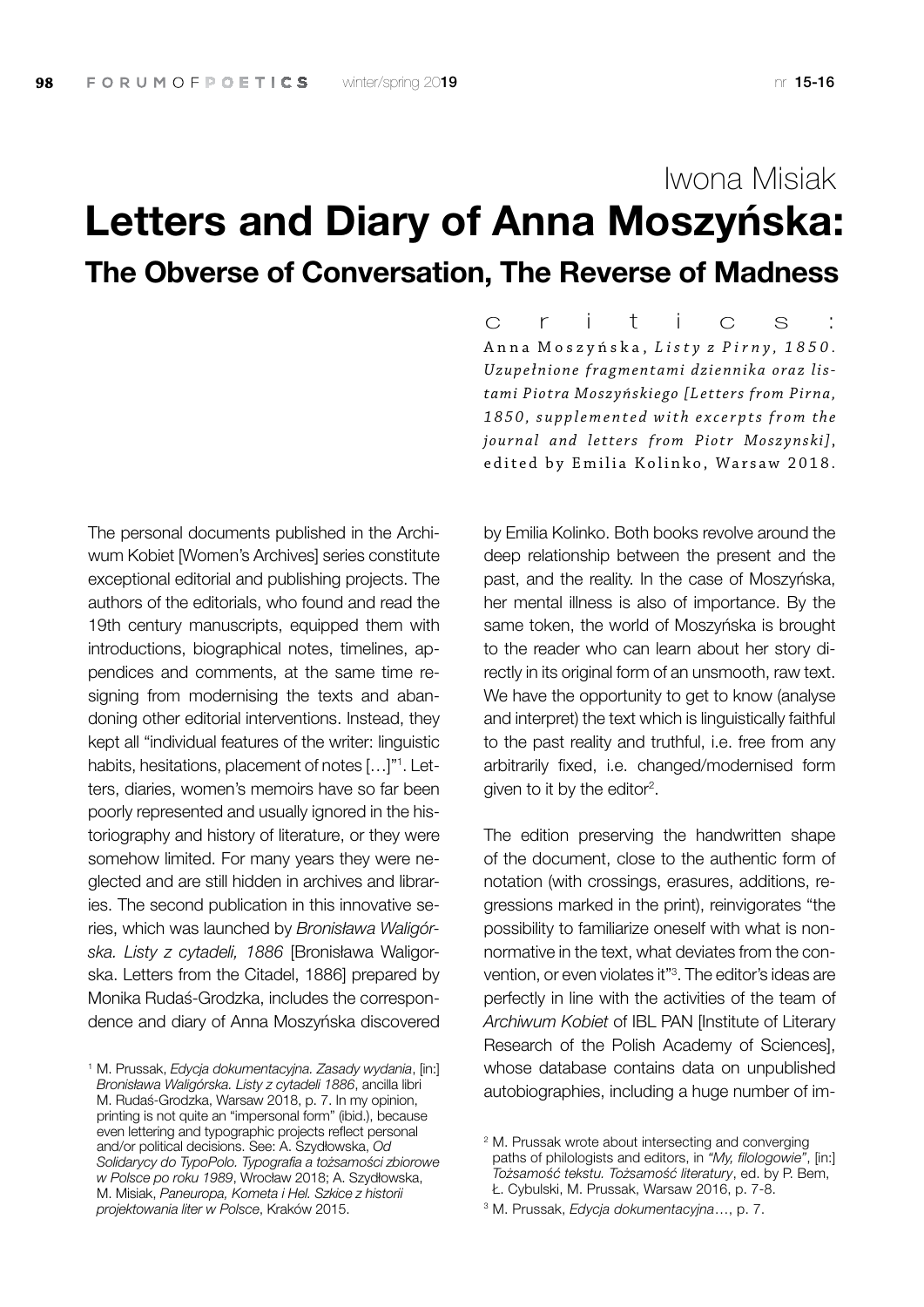portant documents, valuable from the personal and socio-political point of view. The aim of the Archive is to fill in the gaps in the knowledge of Polish culture, i.e. to revive the forgotten voices of women. Moszyńska herself emerged from this abundance of voices, "lost" in two ways: due to the lack of research interest and her own illness. The illness itself condemned her to silence: She was placed in a madhouse, and her husband assured her that she would receive letters or oral messages from him and her children every day, but at the same time advised her not to write too often, as this mental effort could further harm her.

Emilia Kolinko points out that she found the correspondence and the journal of Moszyńska in the collections of the National Library in Warsaw. She recalls, in her editorial note, that the medical documentation of Moszyńska and some of Moszyński's private letters were handed over from the Kraków waste paper warehouse to the library in 1989. While preparing the book, she divided the material into several compact sections (with independent page numbering). Thus, the volume consists of: a corpus of sixty letters from Anna Moszyńska to her husband (covering half of the section), children, friends, her maid and others, as well as two forged documents (Moszyńska wrote letters to her husband pretending to be her own doctor), and two diarist notebooks by Moszyńska; The appendices contain several different letters (from Moszyńska's daughter, the stepchild of Moszyńska's friends to Anna, two letters from Piotr to different addressees). The appendices also contain the documentation of Anna Moszynska's illness and the letters from physicians to her husband. The final part includes letters from Piotr Moszynski to his wife. Such a documentation was accompanied by a detailed timeline and an insightful introduction, which allow to recreate the course of Moszyńska's life and illness. Kolinko's multifaceted analyses of Anna Moszyńska, her family and her husband's family, as well an abundance of information about Moszyński's friends and acquaintances (the Biographical Dictionary is an additional aid here) and extensive historical contexts of the mid-19th century, including detailed descriptions of clinics for the mentally ill, as well as the conditions and treatment methods, meticulous and interesting footnotes, reproductions of photographs, letters, drawings and other illustrations, as well as the author's research involvement, make reading a fascinating activity, while at the same time overwhelming due to the pessimistic tone of these egodocuments.

Anna Moszyńska (1820-1889), nee Malinowska, was born in Wołyń into a noble family. After the death of her parents, Anna and her siblings were taken care of by their relatives. She ended up in the Sobański estate, where Józefa Moszyńska lived. Anna became Józefa's maiden, a girl to keep the latter female company. Together, they left for Chernihiv, to see Joseph's father, Piotr Moszyński, who later became Anna's husband. Moszyński returned in 1934 from exile to Siberia, sentenced for his activity as a member of the Patriotic Society. After Piotr's arrest and forced departure, his first wife joined a Lithuanian officer, but it was Moszyński who, after returning from Tobolsk, was granted custody of his daughter. Following his divorce, Moszyński asked Anna Malinowska, the girl being twenty years younger than him, to marry him. Their wedding took place in Kiev in 1839. The Moszyński family lived with Józefa in Dolsk, in Volhynia. In 1840, Anna gave birth to her first daughter Julia, who died shortly afterwards. Moszyńska fell into a coma, became ill. Subsequently, these symptoms together with her earlier female ailments (paleness, fainting, extremity trembling, nervousness) were associated with her more serious mental disorders; moreover, women in the Malinowski family showed a tendency to fall into melancholy. Anna's older sister, Idalia, was diagnosed as a nymphomaniac. In 1842, Moszyńska's second daughter – Zofia was born. The Moszyński family moved to Krakow, where Anna became involved in charity activities, including co-creating the first Krakow children's shelter. More children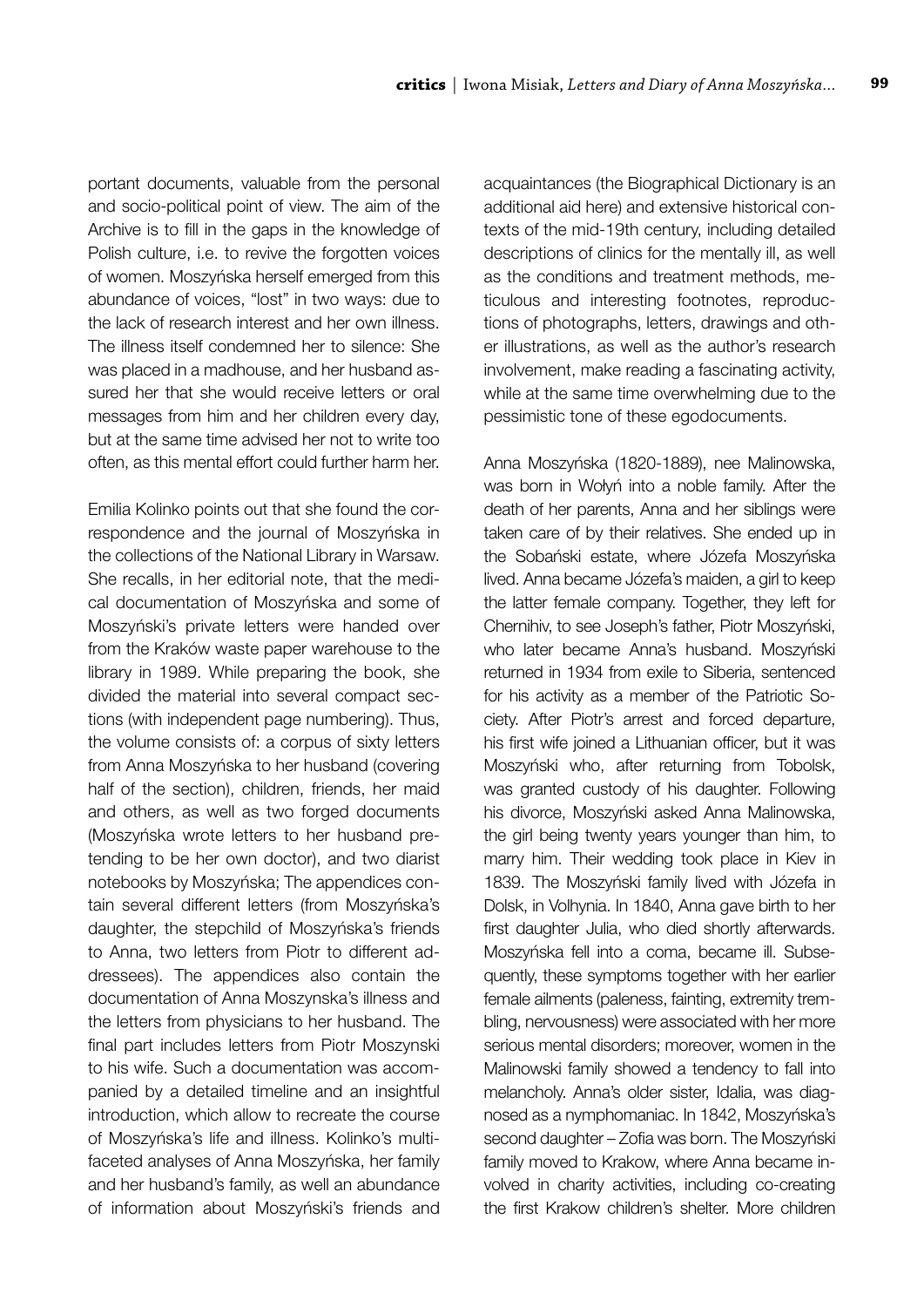were born, namely Emmanuel and Maria. In 1846, the uprising broke out in the city and at that time Anna wrote a visionary text entitled *Uczucia i widzenia Polki w roku 1846* [Feelings and visions of a female Pole in 1846], published anonymously by Piotr Moszyński in 1850. This was the time of the onset of her mental illness, and she was reported to show "an unhealthy tendency to mysticism and asceticism, excessive religiousness [...], the desire to keep clean and turn away from the world"<sup>4</sup> (*Kalendarium*, p. 27). Her condition improved after a journey along the Rhine. She became pregnant again and gave birth to her son Jerzy in 1947, then fell ill again, developing mania. She suffered from insomnia, had attacks of fury, refused to take medication and food. In 1948, she and her husband left for Marienbad for a treatment. Afterwards, the Moszyńki family stayed in Ostend, Paris and London. In 1949 another daughter, Helena, was born in Cracow. Anna stayed in Cologne during the summer and the view of the cathedral in Cologne evoked strong spiritual emotions. In Switzerland, she met the mother of her deceased and very idealized friend, Eleonora Karwicka, and ultimately Anna's mental and physical well-being deteriorated rapidly. Moszyński took her back to Marienbad, but this time the healing procedures did not bring any improvement. The family spent the winter in Dresden with friends and relatives. One of Moszyński's guests noted in his diary that Anna was completely crazy and the fear that she would kill someone or set fire to the house was shared by the party. At the beginning of February 1850, Piotr took his wife to a neighbouring asylum in Pirna. Since then, Moszyńska had been a patient of mental hospitals for many years. She spent half a year in the private Pirnean Healing and Welfare Centre of the Kingdom of Saxony. Then, in August, she to a hospital in Leubus (now Lubiąż), from where, after three months, she left for the Moszyński fam-

<sup>4</sup> *Anna Moszyńska. Letters from Pirna, 1850, supplemented with excerpts from the journal and letters from Piotr Moszynski*, ed. by E. Kolinko, Warsaw 2018, p. 43. I hereafter give the chapter and section titles in brackets, together with page numbers [translation mine]. ily palace in Kraków. After returning home, she also spent some time in the Hospital of the Holy Spirit in Cracow, until she was placed again in Leubus in 1851, where she was treated until 1875. Four years later, she left the institution, lived with her son Jerzy in Łoniów until her death; her husband Piotr died in 1879, she died ten years later.

In mid-February 1850, during her stay at a clinic in Pirna, Anna started to keep a diary, and soon afterwards she commenced correspondence. Her letters and her two-part diary constitute the testimonies of the "presence of a voice and the absence of a voice" (*Wstęp*, p. 43), states Emilia Kolinko: "Anna Moszyńska wrote to exist, to express her existence in its emotional and intellectual meaning". These two parallel personal documents are also "a chaotic bundle of many voices, many personal narratives (dialogues, stories for children, literary sketches, memories) [...]. Once Anna acknowledges her illness, another time she denies it; once she is satisfied with her stubbornness, then she is pleased with her stubbornness, then she swears submission and obedience to her husband; discouraged and angry, she wants to stop writing to Piotr, but finally she capitulates, reaches for the pen, the need to write about herself is too strong" (*Wstęp*, pp. 52-53).

That notwithstanding, Moszyńska did not see any contradictions between the voices that resonated from her correspondence and her journal. That was perhaps because she treated her writing as a polyphonic confession, or rather perceived herself as a metamorphic combination of several characters: a man and a woman, a woman and a child, mother, orphan, hermaphrodite, messiah, patriot, prophet... In the first part of the diary, she announces that she intends to confess before Piotr, while confession has always constituted "great suffering combined with unspeakable consolation" (*Dziennik I*, p. 6). He is a confessor, she is a suffering soul (*Listy*, p. 175). Moszyńska recalls an earlier letter where she began the process of revealing sins and mysteries, defining her role: obe-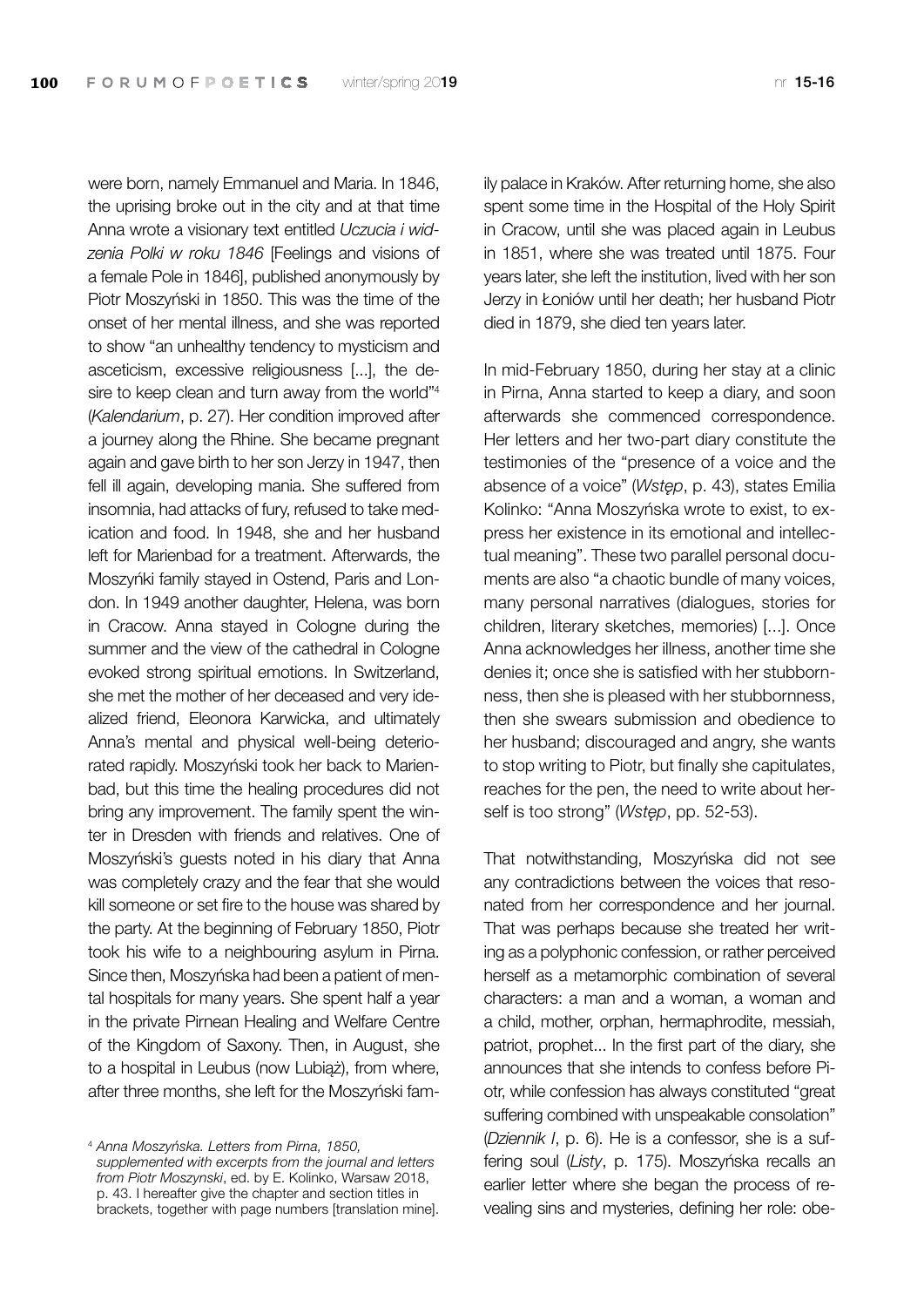dient sister, daughter, child (*Listy*, p. 96) perhaps because she had written earlier: "To you, my dear Piotr, I have sworn obedience and marital faithfulness before God [...] But let me tell you, Piotr, that it is marital obedience that married women swear to their husbands, rather than unlimited obedience; this does not equal to the renunciation of their own will [...]" (p. 94). In her notes, she compares herself to a lonely child who starts to gain independence and wonders about the world, finding no support in anyone or anywhere. She only hears words of punishment. "I asked you, Piotr, to love me, and you always answered that I was sick. I said: 'Shower me with love, Piotr!', while you would only pour drugs into me. Until in the end, there was no… can't really say, supposedly no patience. Oh, God! My Piotr, I'm so sorry for this." (*Dziennik I*, pp. 7-8).

Piotr, reminding her of the regrettable condition, urges her in a letter: "I beseech you, therefore, on all that is sacred, to listen to the advice given by Lord Pienitz and Ditrich, for only strictly observing even the smallest rules can guarantee your recovery and, by the same token, you coming home" (*Piotr Moszyński. Listy do Anny Moszyńskiej, 1850*, p. 3 [Piotr Moszyński, Letters to Anna Moszyńska, 1850, p. 3]).

Letters exchanged between spouses create a strange duet. Each of the partners perceives and remembers the course of the events differently. Moszyński states that his wife's illness is conditioned by the weakness of her body and is convinced that she will be cured. Moszyńska is convinced that she is not ill at all (or that her "illness" is of her heart), does not agree to stay at the clinic and usually refuses to take medication. Consequently, she is often forced to swallow pills and tied up in a straitjacket during maniac attacks when she destroys different objects. She acts aggressively against the staff, and resorts to selfinfliction. Anna also falsified two letters to Piotr, impersonating the director of the clinic – as a doctor Ernst Pienitz, she informed Moszyński that his wife's health condition is better, and she could be taken home. Piotr, of course, immediately realized what the facts were and reprimanded her. There are other testimonies from that time, namely the correspondence between Moszyński and his friends and relatives, letters exchanged between doctors and Piotr, as well as records of the course of Moszyńska's illness made by Dr. Anton Dietrich in Pirna and Dr. Friedrich Hoffmann in Leubus. The medical records include repetitive descriptions of Anna's fury attacks associated with her menstrual cycle, her attempts to subjugate the staff, the fact that she believes in supernatural forces, her religious delusions and communist views, as well as they report on Anna's constipation, diarrhoea, insomnia, feverishness, talkativeness, malice, sexual excitement, exposing oneself and masturbation. The second description is longer and additionally takes into account the family background, including mental disorders within the family, political context, i.e. the impact of turbulent social events on the patient's well-being, the course of individual pregnancies and breastfeeding periods, the description of the body and the appearance of genitals, Anna's interest in mysticism and magnetism, her barefoot walks in the room and outdoors, disregard for conventions, failure to observe the rules of the centre, intolerance, a history of treating former ecstasy and melancholy in Marienbad, Anna's identifying with Jesus Christ on the cross, and also her thinking that she was a hermaphrodite who can fertilize herself. Her "switching" genders is probably related to Anna's ideas about herself: She felt that she was more than a woman, and less than a man – "oh yeah, some kind of something" (*Listy*, p. 176). According to Moszyńska's doctors, she misjudged her condition by not recognising her illness; she believed that her agitation was the result of resistance and that she was rightly resisting against being imprisoned against her own will. Finally, in times of well-being, she's ironic and sceptical, calling herself "the Queen of the Crazy" (*Dziennik I*, p. 24).

It would be impossible to find a common ground for the three relationships portrayed in Anna's let-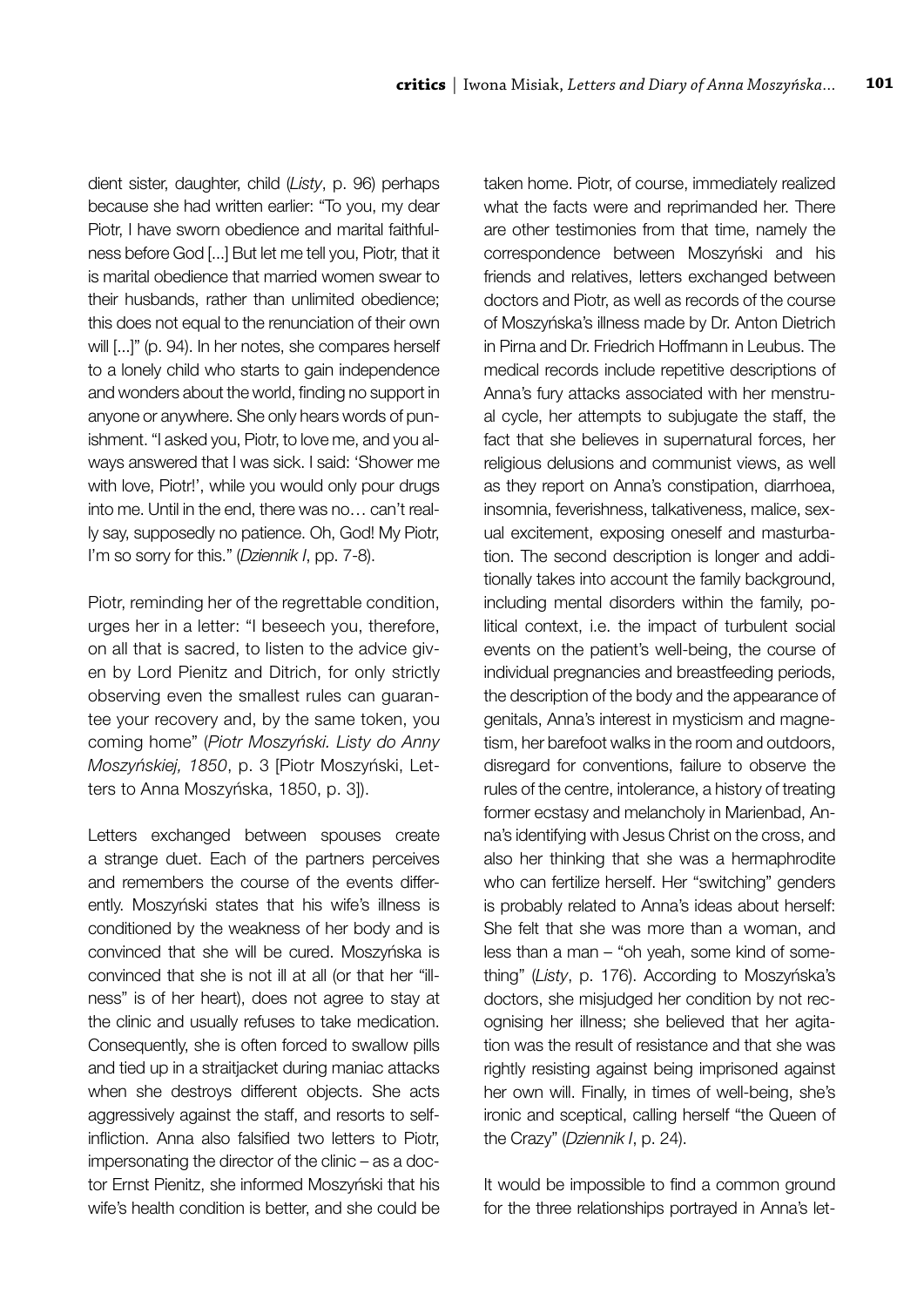ters to her husband and children, letters from Piotr and the medical reports (she is poetic, he is decent and the reports are quite emotionless). That notwithstanding, I am more curious about the confessions included in Moszyńska's personal documents, which Emilia Kolinko described as both a necessity and a mistake, doomed to failure because Moszyńska was not absolved, but only constantly confronted with the opinions of her husband and doctors who denied her the truth about herself and regarded her behaviour as pathological (*Wstęp*, p. 54), even in those cases when she only acted in an eccentric way. Probably also for this reason, she identified herself with crucified Jesus Christ. Her diary (*Dziennik* I, pp. 35-36) and one of the letters, include Moszyńska's *Sen Maryi Eleonory* [Mary Eleonora's Dream]. It tells the story of a girl who leaves home, wanders around the forest, picks flowers, then makes a wreath of thorny twigs and puts it onto her head. She takes one spike and pierces her foot. The Father appears, who puts her on the ground, sticks her thorns into her hands, and ends her crucifixion. The girl is awakened from sleep by her brother and it turns out that the pain was caused by the boy stabbing her in the course of attaching a bouquet of violets to the dress (*Listy*, pp. 219-221). This proves Moszyńska's powerlessness, concludes Kolinko, stating that "she resorted to doloristic symbolization, because passion meant that suffering would be rewarded, yet only in the future, after death" (*Wstęp*, p. 67). In reality, every day she fell into deeper isolation. That notwithstanding, she constantly fought for herself, she disagreed with everyone, even though sometimes she pretended to be humble. In fact, this contrast between the earthly pain due to the lost cause and the feeling of post-mortal triumph, constitutes a reflection present in Goethe's *Pieśń koptyjska* [Coptic Song]: If people are faced with the choice of being an anvil or a hammer, then at some point it might be worth trying being both at once. The martyrologic context, i.e. the martyrdom of the Polish nation/ Christ's martyrdom, is more extensively discussed by the author in the earlier chapter entitled: *Od martyrologii narodu do komunizmu i walki*  *słowem miłości* [From the Martyrology of the Nation to Communism and the Fighting with the Word of Love], including the analysis of Moszyńska's on *Uczucia i widzenia Polki…* [The feelings and vision of a female Pole] (*Wstęp* pp. 61-65).

I suppose that an autobiographical confession is not the same in Moszyńska's case as a confession to something concrete<sup>5</sup>. In her letters and the diary, Anna presents a polyphonic truth about herself (at the same time, we cannot separate this truth from her mental disorders). Moszyński and her doctors want her to acknowledge her illness, undergo treatment and return to her previous healthy condition, i.e. of a woman, wife, mother, Pole and Catholic. Why was it only her illness that made her tell the truth about herself, which is partly crazy, partly subversive and partly romantic in style and completely depressing? It seems that Moszyńska's presence disappears in reality, even though her changing character is still visible, it is difficult to recognize it in a specific or uniform image. Destruction gains new shades $6 - it$  manifests

<sup>&</sup>lt;sup>5</sup> M. Foucault begins his series of lectures in Louvain with reminding the method of the French psychiatrist François Leuret (1840), who, pouring icy water over a patient suffering from tormenting mania and hallucinations, forces him to acknowledge his illness: "[...] here, we encounter an idea that can be found throughout the history of psychiatry: you cannot be mad and be aware of being mad at the same time – seeing the truth makes madness disappear. And among all the therapies used over the centuries to treat madness, there are thousands of agents or deceptions invented to make the patient realize his madness. [...] What [Leuret] wants is a specific act, a confirmation: "I'm crazy." Confession, or realization, constitutes the deciding factor in a therapeutic action" (ibid., *Michel Foucault, Wrong-Doing, Truth-Telling, THE FUNCTION OF AVOWAL IN JUSTICE. Edited by Fabienne Brion and Bernard E. Harcourt, Translated by Stephen W. Sawyer*, 2014, [here transl. mine]).

<sup>&</sup>lt;sup>6</sup> It happens that as a result of diseases, accidents, traumatic experiences or without any reason the identity undergoes a radical transformation: "[...] the path splinters and the new personality, without precedent, co-habits with the previous one, eventually taking up the whole space for itself. It is an unrecognizable personality whose present does not flow from any past and whose future is devoid of tomorrow; an absolute existential improvisation. The form of the accident born, by accident occurred; the form of the affliction." (C. Malabou, *The Ontology of the Accident: An Essay on Destructive Plasticity*, 2015 [transl. mine]).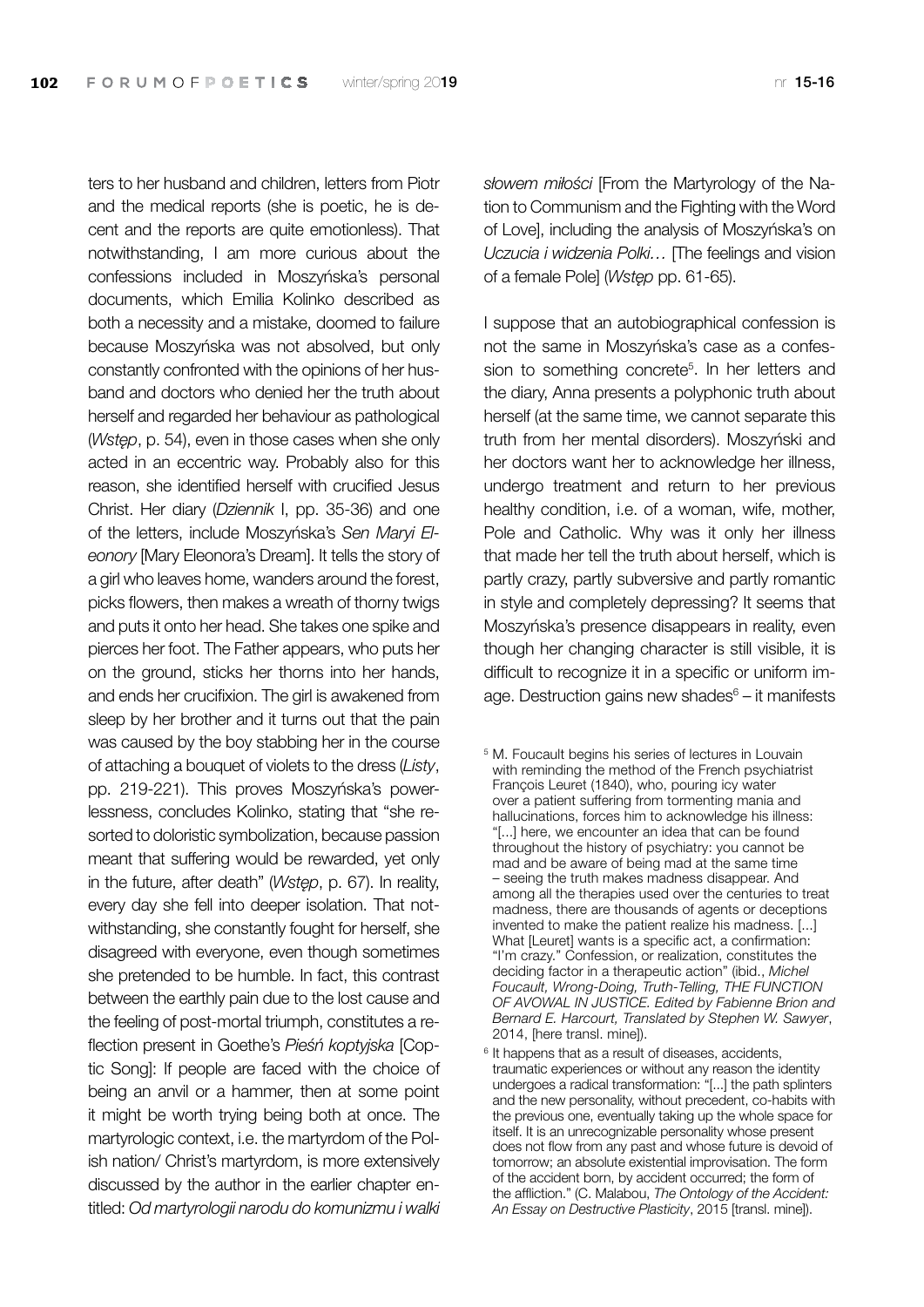itself in the fact that Anna invented new names for herself (Helenka, Maria Eleonora, Ânn, etc.), plays various roles, hides her face behind transformation masks7 , by constructing epistolary/diary stories and parables about herself. As a consequence, the break with the old self resulted in the transformation, maybe a new or re-birth. This is probably why one of the important figures in the letters and diary is the child he or she identifies with. Its emancipatory and transformational potential is probably the greatest, as if childhood contained the original future. Were all these metamorphoses congenital or random? How long did they last? We do not know the future fate of Moszyńska or any of her later personal documents, which would come from the period after she left the clinic in Leubus. It is not known whether they are still somewhere in the family or institutional archives.

The last chapter of the Introduction is entitled *Moszyńska jako tekst* [Moszyńska as a text] and Emilia Kolinko, paraphrasing Foucault's sentence, wrote: "There's no madness where there's a private voice" (p. 76). In the conclusion, however, a bit too short, the researcher reflects on the essential configuration of voice, madness and time, i.e. the old and contemporary rituals of "the exclusivity and inclusion of the madman"<sup>8</sup>, analysed by a French philosopher. Therefore, what kind of text is Moszyńska? What exactly is her voice and what kind of madness is it? Kolinko believes that Moszyńska has turned into a story that's already ended. But the reality that has passed and the life that has become an unclear biography appear unexpectedly before us. The correspondence and the diary from Pirna are the points of access: "In this collection, all the voices meet: a lunatic prisoner, daughter, sister, wife, mother, friend and writer" (ibid.). The work entitled *Moszyńska* was created "at the crossroads of narrative and science", supplementing "the lack of voices of those diagnosed with madness, held in institutions and hidden shamefully in private homes" (p. 77)<sup>9</sup>.

Indeed. Yet, Moszyńska's words boil down to a conversation with Piotr, an attempt to speak for herself and distinguish her own sound from other sounds, becoming oppressive. And that's Anna's main goal. A role she plays, quite effectively interrupted by the speeches of the other performers of the family and the community. Her letters and the diary make it difficult to draw a straight line between health and disease, the line is quite thin<sup>10</sup>. Therefore, I concluded that the duet of Anna and Piotr Moszyński fuels the nightmares – it's the obverse of dialogue and the reverse of madness.

#### translated by Małgorzata Olsza

<sup>&</sup>lt;sup>7</sup> "Transformation masks never let you see a masked face. They do not fit the face, do not treat it as a model and do not serve to pretend to be the face. Opening and closing, they show and hide only other masks. [...] Lévi-Strauss praises their "inspired gift of synthesis" the ability to connect heterogeneous elements. What they show is not a disguise imposed on the face, but transformational relationships that give structure to each face (showing and hiding different faces); thus these masks reveal the hidden bond that exists between formal unity and bond, between the fullness of a certain form and the possibility of breaking it down." (C. Malabou, *Plasticity at the Dusk of Writing. Dialectic, Destruction, Deconstruction*, 2005 [transl. mine]).

<sup>8</sup> M. Foucault, *Madness, the Absence of Work*, transl. P. Stastny and D. Sengel, *Critical Inquiry* 21 University of Chicago Press.

<sup>&</sup>lt;sup>9</sup> The testimony of such voices, as well as the existence of masks of disease, have been recorded in autobiography, autofiction and art., see e.g. *Maski*, by M. Janion, S. Rosiek, vol. 2, p. 211-214, 245-276. See also: C. Lavant*, Memoirs from a Madhouse*, translated by Renate Latimer ; pref. and afterword by Ursula Schneider and Annette Steinsiek, Riverside 2004; E. Ostrowska, *Oto stoję w deszczu ciała (dziennik studentki)*, Warsaw 2013; O. Hund, *Psy ras drobnyh*, Kraków 2018.

<sup>&</sup>lt;sup>10</sup>G. Deleuze's term, which defines writing as becoming (someone, something) and does not identify this process with waiting for a form, but with finding a "neighborhood zone" (ibid., *Essays Critical and Clinical*, p. 6). The aim of writing is, according to the philosopher, "to free [...] the creation of health [...] in madness, that is, the possibility of life". p. 11, [transl. mine]).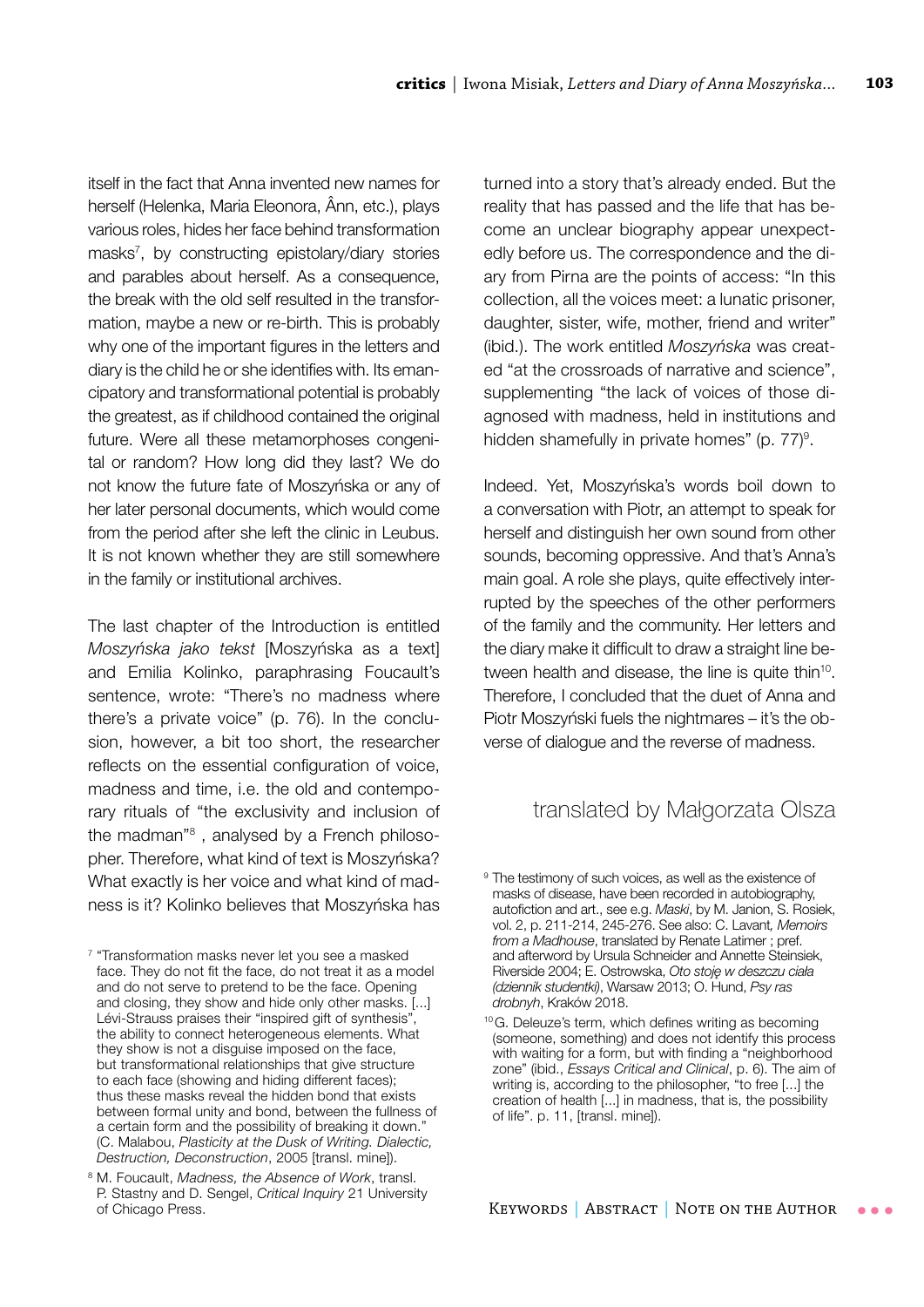# **KEYWORDS**

### *handwritten editions*

## mental illness

#### **Abstract:**

Discussion of: *Anna Moszyńska. Listy z Pirny, 1850. Uzupełnione fragmentami dziennika oraz listami Piotra Moszyńskiego*, [Anna Moszyńska. Letters from Pirna, 1850, supplemented with excerpts from the diary and letters from Piotr Moszyński], edited by Emilia Kolinko. The text discusses innovative editing techniques (together with the handwritten comments in personal documents), contrasted against existing writing practices and a short description of how Archiwum Kobiet [Women's Archive] published books. The paper, among other things, discusses the relationship between the autobiographical works and the madness and exclusion of female authors. Other issues presented include restoring a deep relationship between the past, present and reality in the egodocuments and other works (biographies, calendars, commentaries).